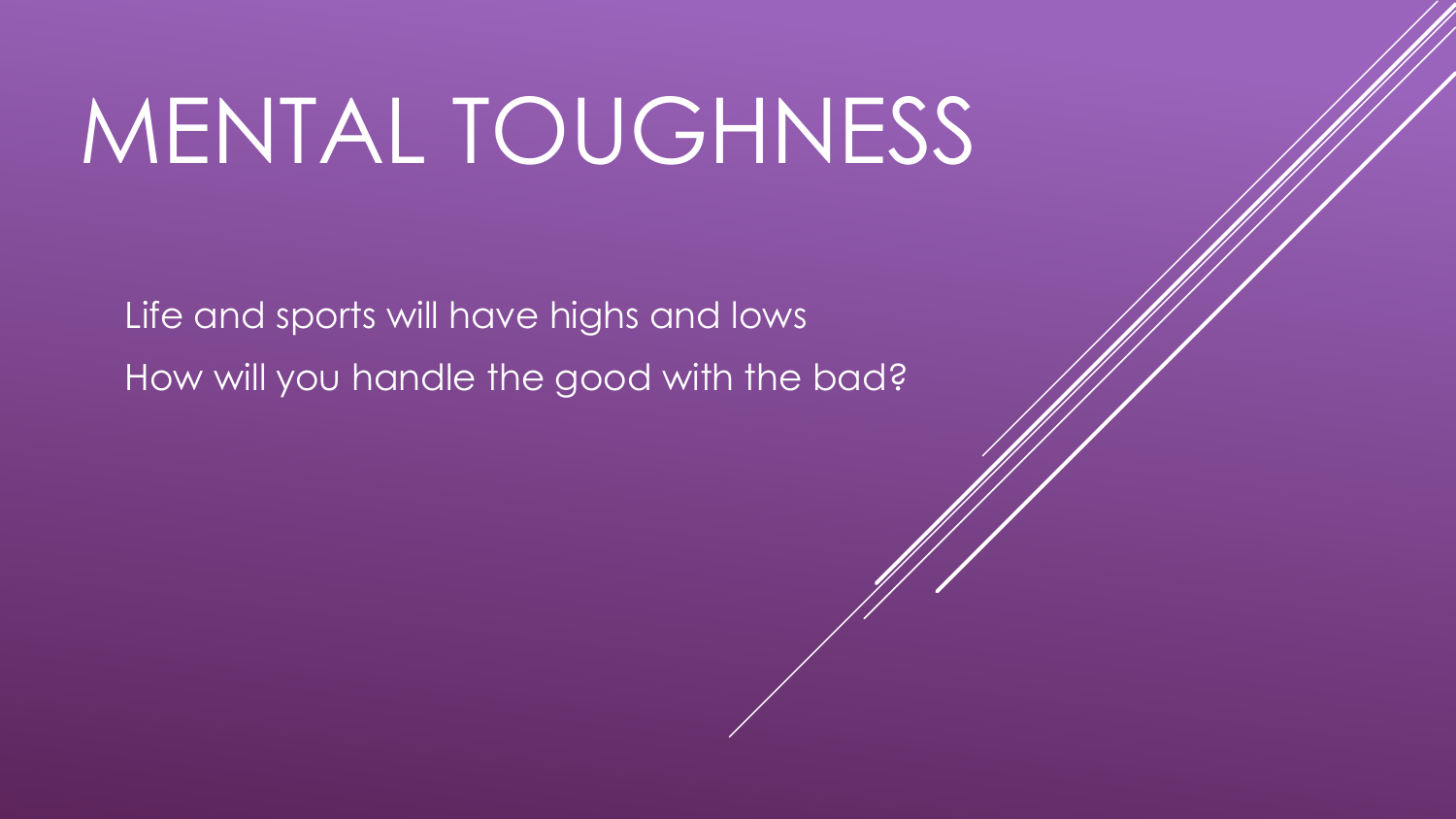**If you are always striving to get better,** then you are always growing. And if you are growing, then you are not comfortable. To be the best, you have to be willing to be uncomfortable and embrace it as a part of your growth process.

#### ARE YOU WILLING TO BE UNCOMFORTABLE?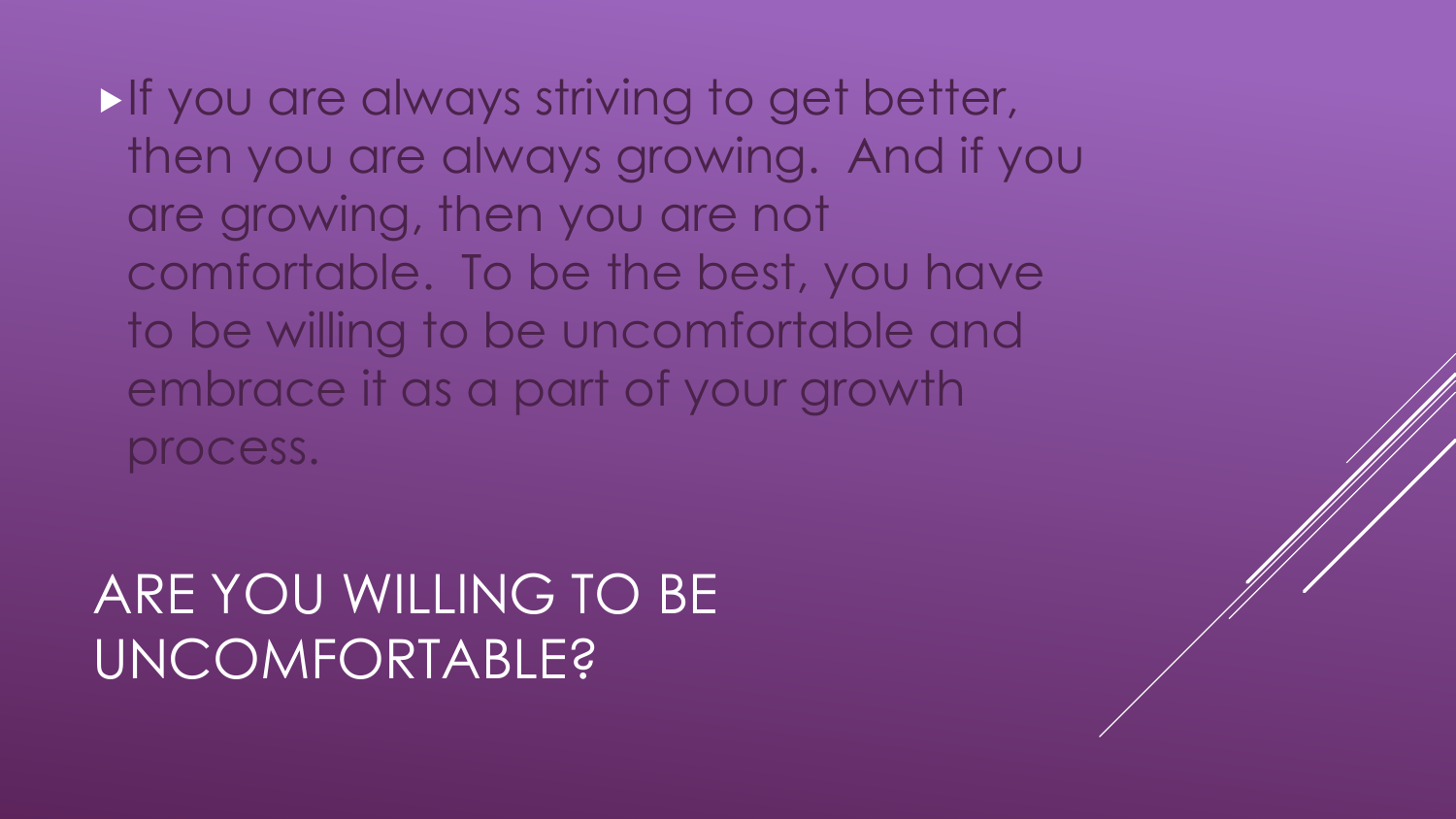**Five percent of a person's life is made up of** our game-day, while 95 percent is made up of the time we are preparing and, practicing, and waiting to perform. …The fact is how we practice and prepare with 95 percent of our time determines how we perform on game day.

#### GAME DAY PRINCIPAL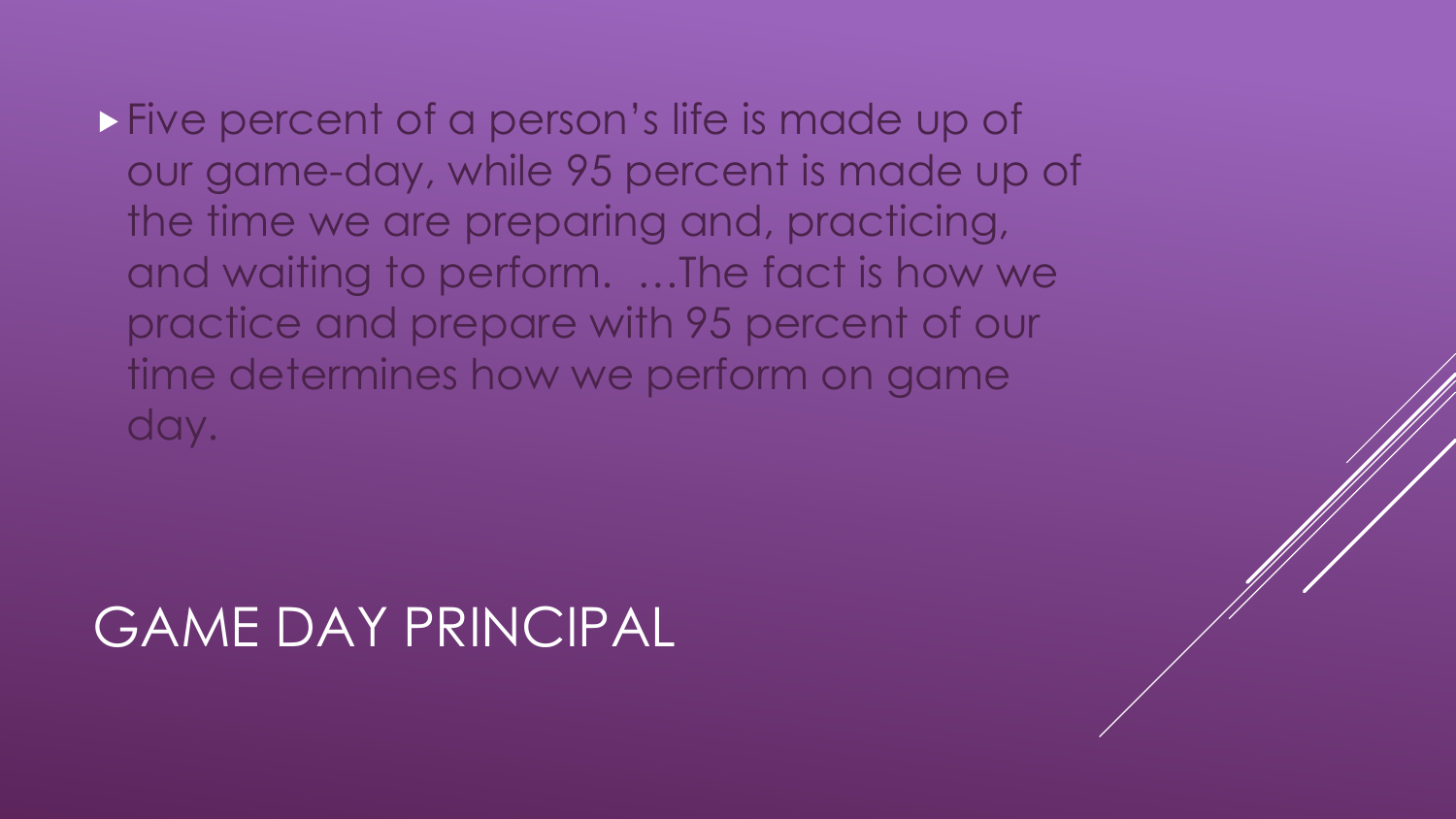- When you face a setback, think of it as a defining moment that will lead to a future accomplishment.
- When you encounter adversity, remember, the best don't just face it, knowing it's not a dead end but a detour to something greater and better.
- When you face negative people, know that the key to life is to stay positive in the face of negativity, not in the absence of it. After all, everyone will have to overcome negativity to define themselves and create their success.
- **Notakly When you face the naysayers, remember the people who believed** in you and spoke positive words to you.
- ▶ When you face critics, remember to tune them out and focus only on being the best you can be.

# WAYS TO GET MENTALLY TOUGH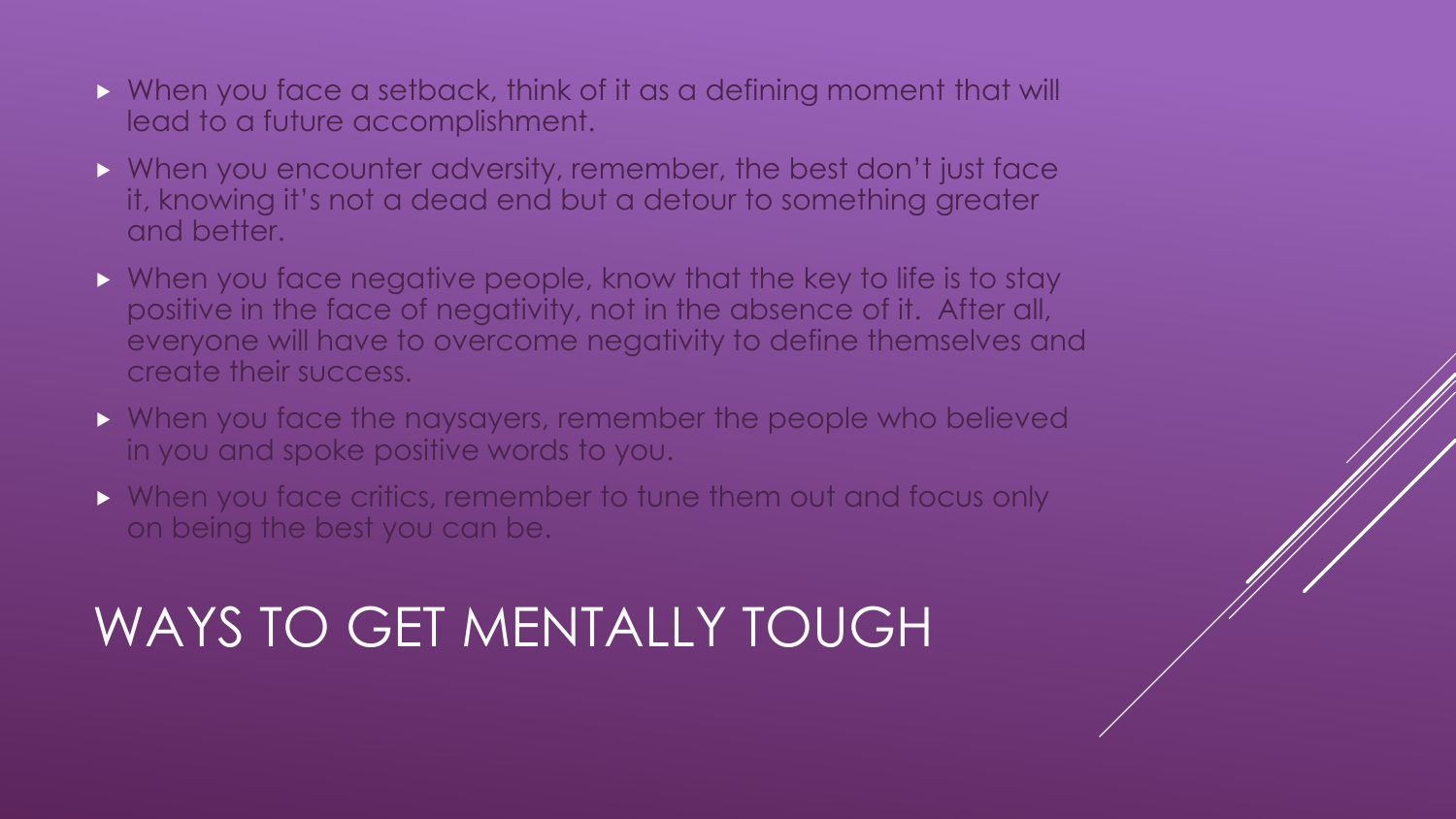- Notation wake up in the morning, what are your first thoughts, they are what is most important to you. Train yourself to focus on what is important and what you are grateful for.
- When you fear, trust. Let your faith be greater than your doubt.
- When you fail, find the lesson in it, and then recall a time when you have succeeded.
- Notative Montenger and into battle, visualize success.
- When you are thinking about the past or worrying about the future, instead focus your energy on the present moment. The now is where you power is the greatest.
- When you want to complain, instead identify a solution.

# WAYS TO GET MENTALLY TOUGH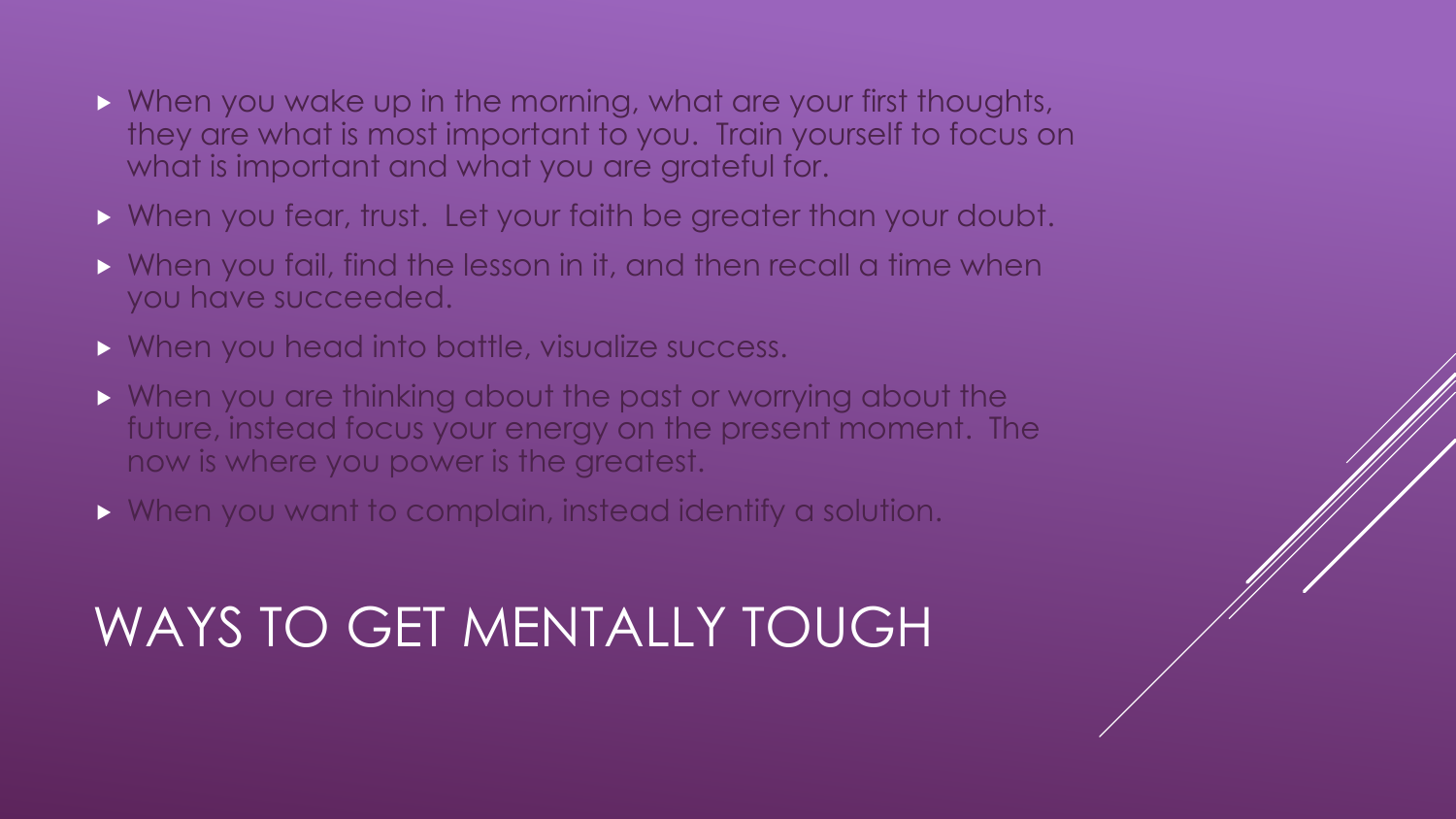- When your own self-doubt crowds your mind, weed it and replace it with positive thoughts and positive self-talk.
- When you feel distracted, focus on your breathing, observe your surroundings, clear your mind, and get into the zone. The zone is not a random event, it can be created.
- When you feel alone, think of all the people who have helped you along the way and who love and support you now.
- When you are tired and drained, remember to never, never, never give up. **Finish strong in everything you do.**
- When you're in a high-pressure situation and the game is on the line, and everyone is watching you, remember to simile, have fun, and enjoy it. Life is short, you only live once. You have nothing to lose. Seize the moment.

# WAYS TO GET MENTALLY TOUGH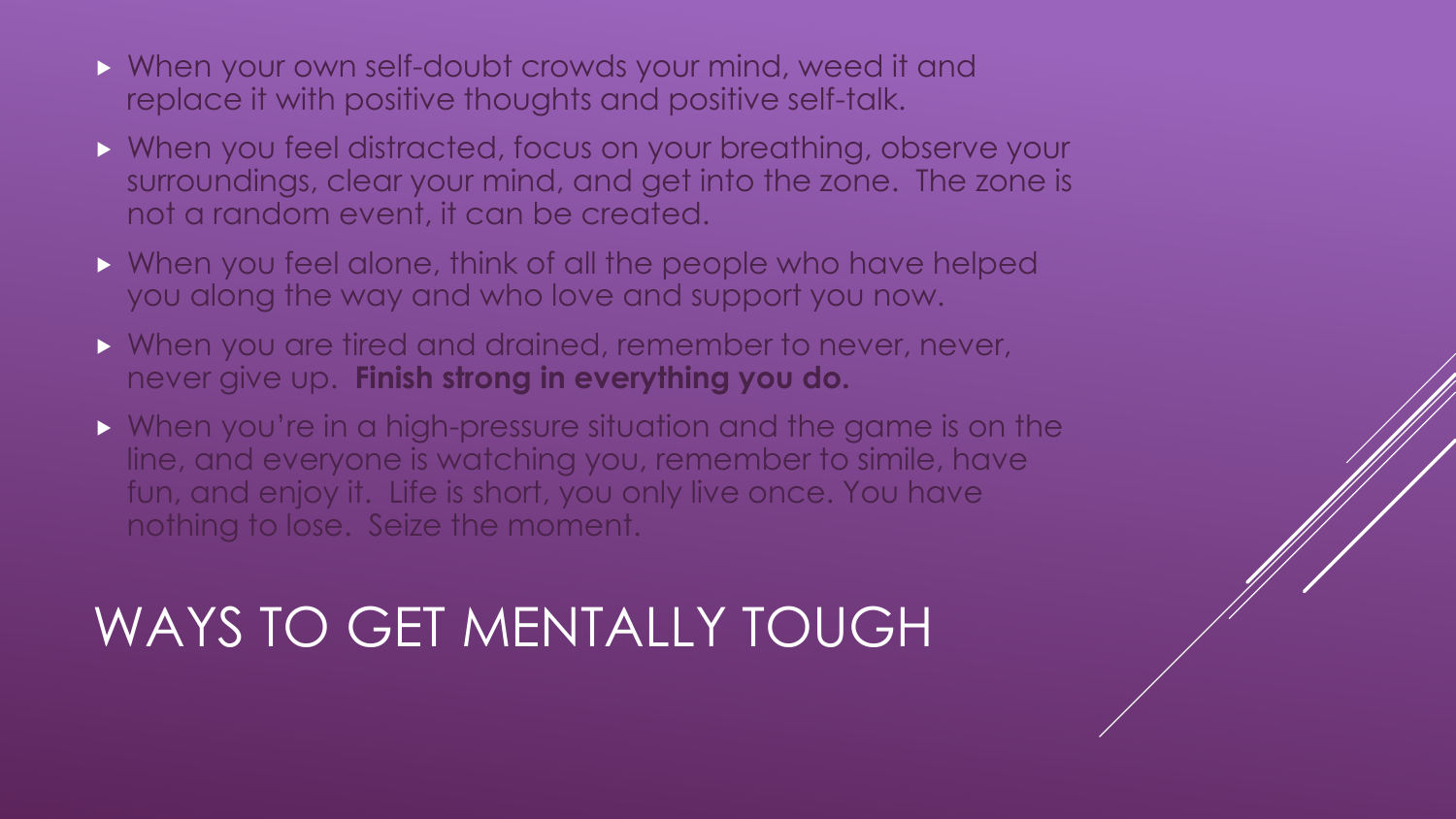

**NCAA All-American** University of Iowa Member of 3 NCAA **Championship Teams** 2X Big Ten Runner-up

**Father died in the stands his jr year** of college at national tournament

Only year he earned AA status

#### MIKE MCGIVERN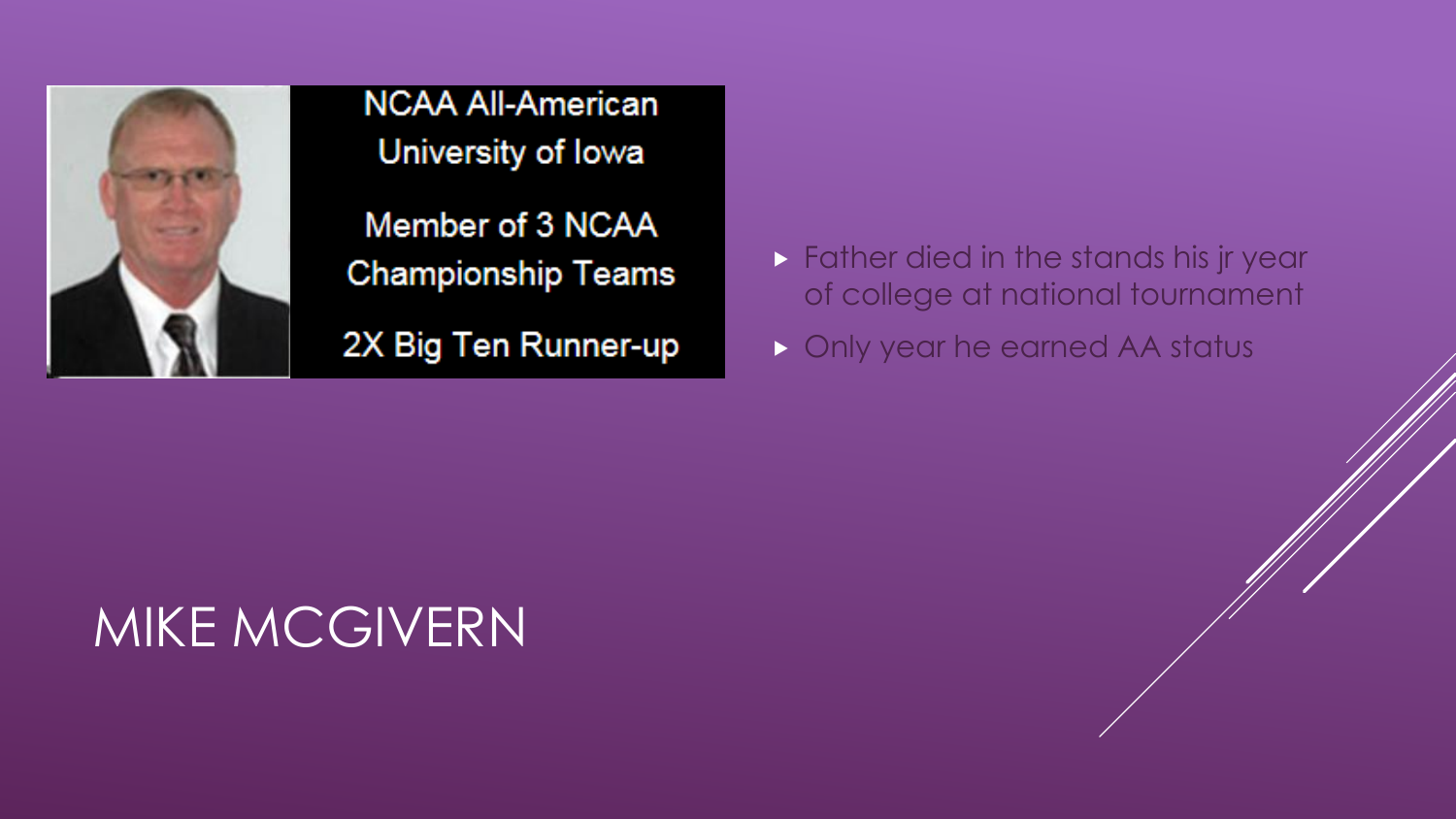

### JORDAN BURROUGHS

- Olympic Gold Medalist
- 2x world champ, 1 bronze
	- ▶ Won one world title 1 month after breaking ankle (with plates and screws in it)
	- **Bronze with injured knee this year**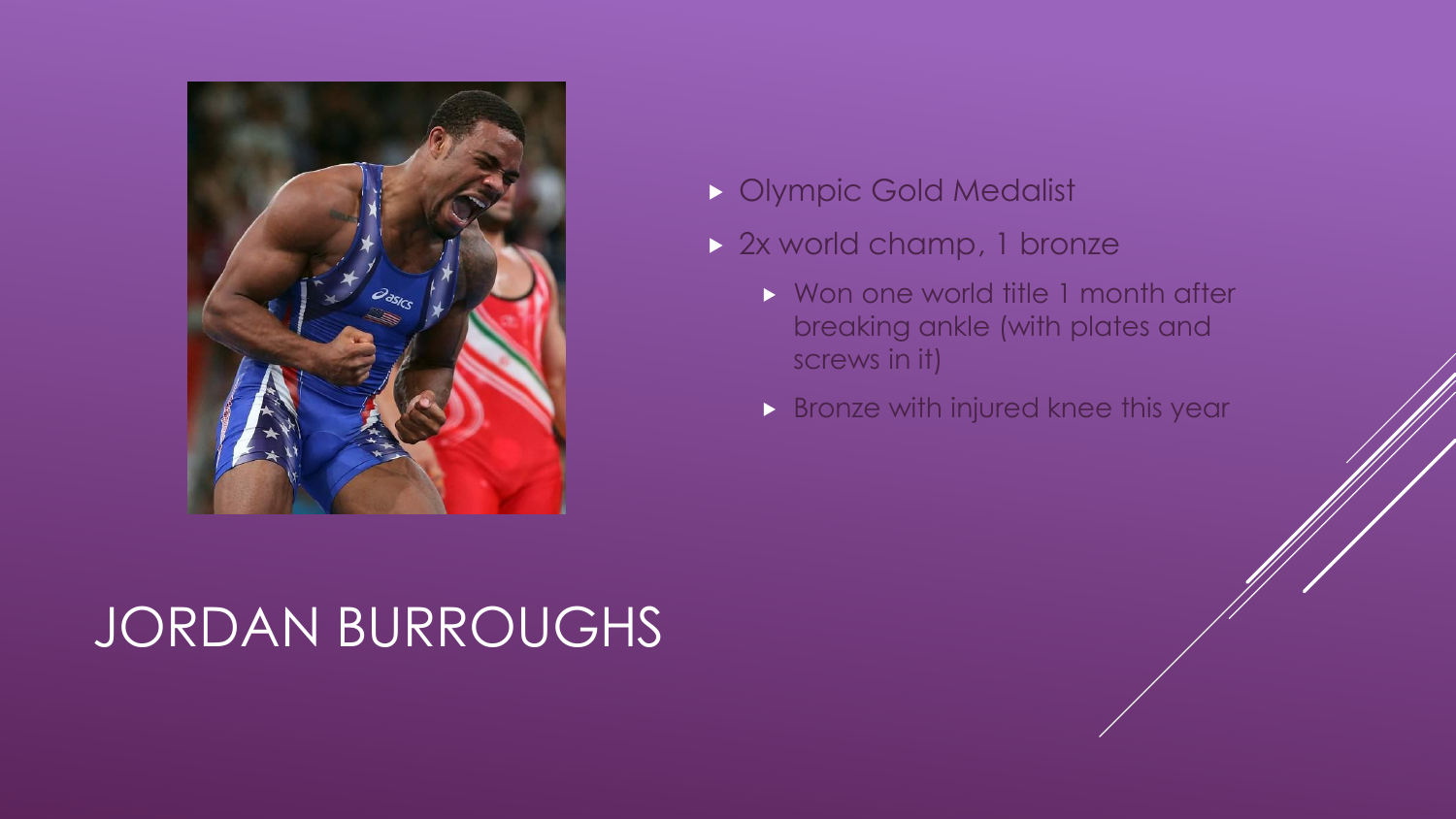

# RUSSELL BROTHERS